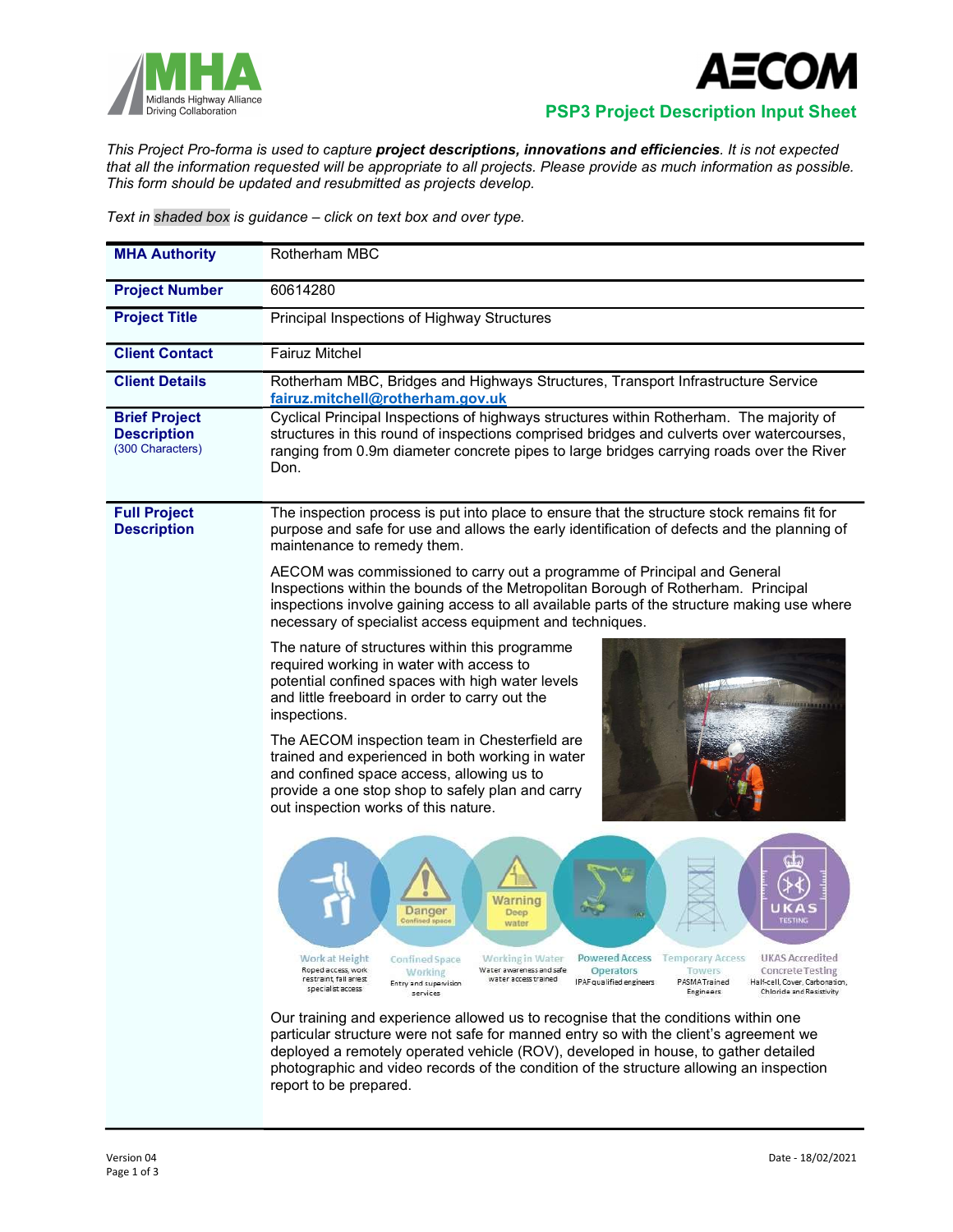



## PSP3 Project Description Input Sheet

**Innovation** Elimination of hazards is a central tenant of developing a safe system of work. By using the ROV to carry out the inspection, AECOM were able to remove the risks presented by maned entry into the structure, whilst gathering the condition information to give assurance that no significant defects had developed since the previous inspection.



Image through the culvert from ROV camera.

Should defects have been found during the ROV inspection, the information gathered would have allowed a special inspection to have been planned, involving a drain down of the structure, to collect the additional specific information required to develop a repair strategy over and above that collected as part of a principal inspection.

The innovation benefits delivered can be summarised as:

|                           | <b>Improved Safety</b><br>Environmental benefits (see sustainability below)<br>2.<br>3.<br>Improved quality of inspection<br>Efficiency (see below)<br>4.<br>5.<br>Time – use of the ROV saved a longer planning and delivery process<br>Can this be applied to other MHA projects? $\boxtimes$                                                                                                                                                                                                                           |
|---------------------------|---------------------------------------------------------------------------------------------------------------------------------------------------------------------------------------------------------------------------------------------------------------------------------------------------------------------------------------------------------------------------------------------------------------------------------------------------------------------------------------------------------------------------|
| <b>Lean Delivery /</b>    | <b>Efficiency Savings: £9 000.</b>                                                                                                                                                                                                                                                                                                                                                                                                                                                                                        |
| <b>Efficiency Savings</b> | Manned entry into the structure would have incurred significant additional costs for the<br>client as either, works to drain down the structure or the mobilisation of a diving team<br>would have been required in order to carry out the works. The cheaper diver survey would<br>have cost around £10k whilst our ROV survey cost £1K. To drain the watercourse would<br>have been more expensive and required Environment Agency approvals and mitigations.<br>Can this be applied to other MHA projects? $\boxtimes$ |
| <b>Sustainability</b>     | The ROV survey avoided the need to drain the watercourse which would have been<br>detrimental to the water ecology despite any mitigation measures put in place.                                                                                                                                                                                                                                                                                                                                                          |
| <b>Awards / Customer</b>  | MHAPSP3 360 degree Performance Feedback?                                                                                                                                                                                                                                                                                                                                                                                                                                                                                  |
| <b>Satisfaction</b>       | Pending                                                                                                                                                                                                                                                                                                                                                                                                                                                                                                                   |
| <b>Address of Site</b>    | Multiple Site Project: $\boxtimes$                                                                                                                                                                                                                                                                                                                                                                                                                                                                                        |
|                           |                                                                                                                                                                                                                                                                                                                                                                                                                                                                                                                           |